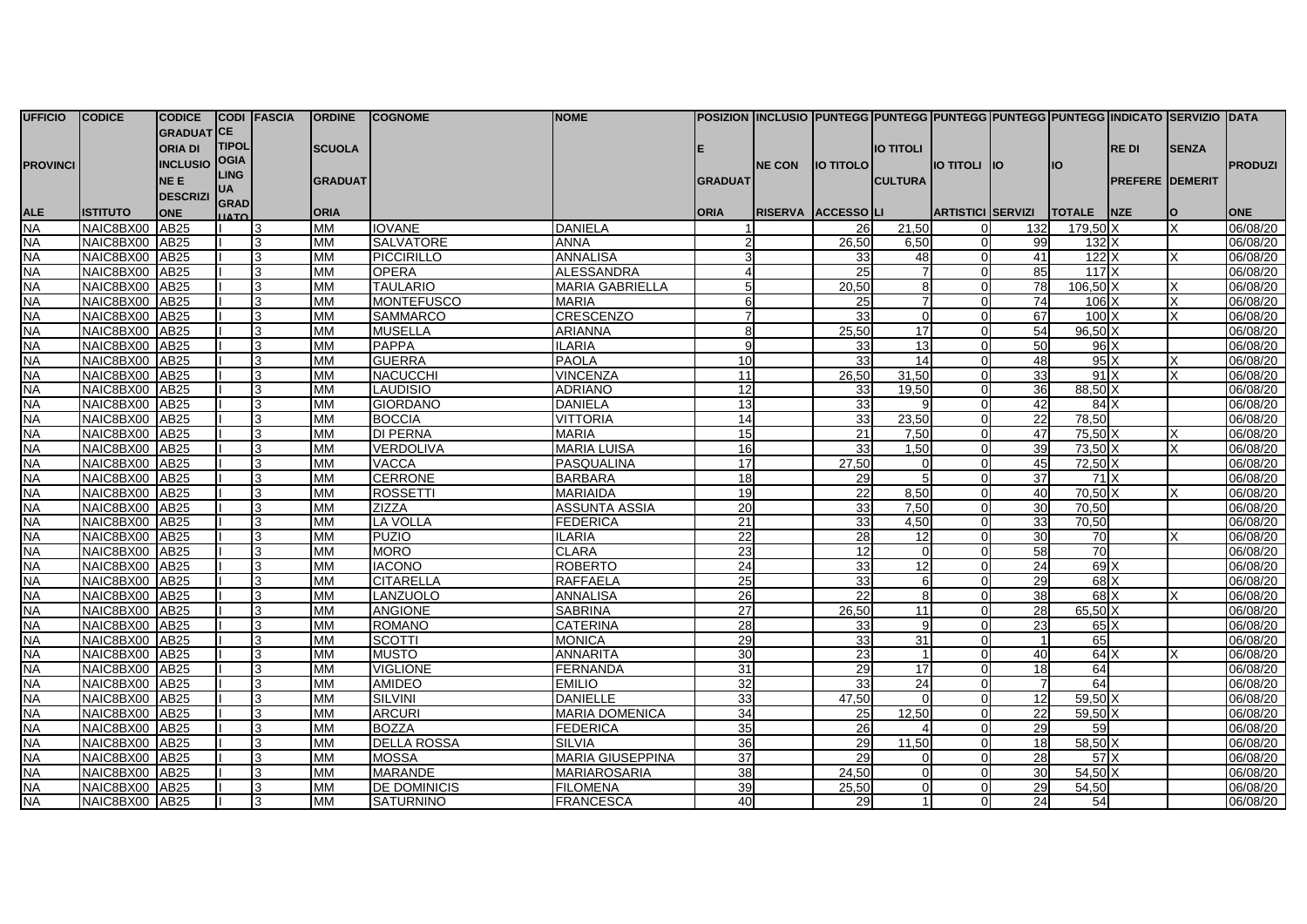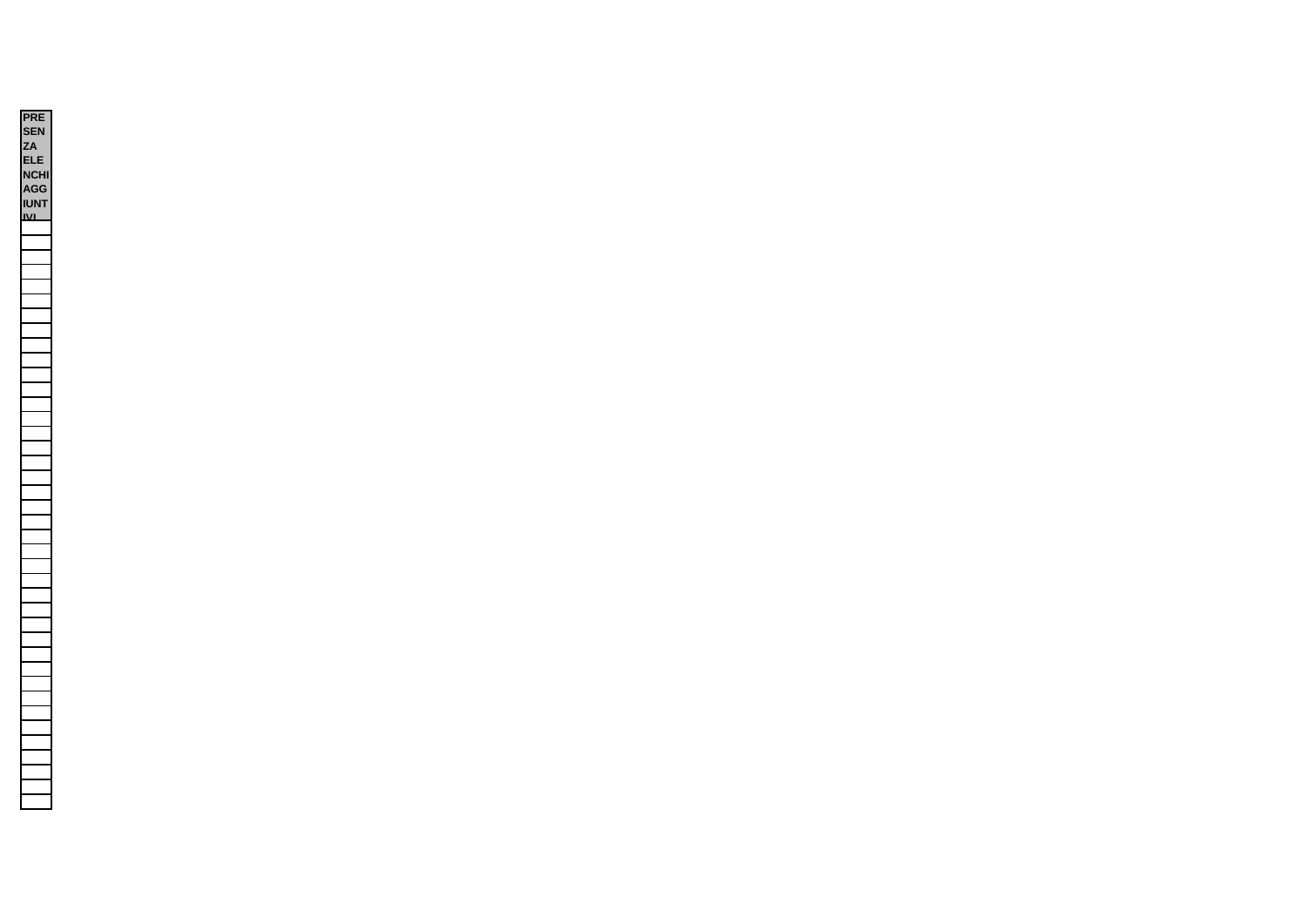| <b>NA</b> | NAIC8BX00 AB25 |             | 3  | <b>MM</b> | <b>OCCHINI</b>       | <b>BEATRICE</b>         | 41              | 33              | 20 <sup>1</sup> | $\Omega$        | 53           |    | 06/08/20 |
|-----------|----------------|-------------|----|-----------|----------------------|-------------------------|-----------------|-----------------|-----------------|-----------------|--------------|----|----------|
| <b>NA</b> | NAIC8BX00      | AB25        |    | <b>MM</b> | LETTERIELLO          | <b>DANIELA</b>          | 42              | 29              | 10 <sup>1</sup> | 13              | 52           |    | 06/08/20 |
| <b>NA</b> | NAIC8BX00      | AB25        | з  | <b>MM</b> | <b>SILVESTRE</b>     | <b>DANIELA</b>          | 43              | 28              | 8l              | 12              | 48           |    | 06/08/20 |
| <b>NA</b> | NAIC8BX00      | AB25        | l3 | <b>MM</b> | <b>VASATURO</b>      | <b>GIUSEPPINA</b>       | 44              | 28              | 10 <sup>1</sup> | $\mathbf{Q}$    | 47X          |    | 06/08/20 |
| <b>NA</b> | NAIC8BX00      | AB25        | l3 | <b>MM</b> | CANGIANO GAMBARDELLA | VALERIA                 | 45              | 27,50           | ΩI              | 19              | 46,50        |    | 06/08/20 |
| <b>NA</b> | NAIC8BX00      | AB25        | l3 | <b>MM</b> | <b>FRIOLO</b>        | <b>CARMEN</b>           | 46              | 29              |                 | 10              | 46           |    | 06/08/20 |
| <b>NA</b> | NAIC8BX00      | <b>AB25</b> |    | <b>MM</b> | <b>CARNEVALE</b>     | <b>ALESSIA</b>          | 47              | 33              | 12              |                 | 45           |    | 06/08/20 |
| <b>NA</b> | NAIC8BX00      | AB25        | 3  | <b>MM</b> | <b>CIPRIANO</b>      | <b>MARIA GIUSEPPINA</b> | 48              | 26.50           | 12.50           |                 | 45           |    | 06/08/20 |
| <b>NA</b> | NAIC8BX00      | AB25        | l3 | <b>MM</b> | <b>D'ALESSANDRO</b>  | <b>FRANCESCA</b>        | 49              | 33              |                 |                 | 44           |    | 06/08/20 |
| <b>NA</b> | NAIC8BX00      | AB25        | l3 | <b>MM</b> | <b>DI STRAVOLO</b>   | <b>ROBERTA</b>          | 50              | 33              | 10,50           | $\Omega$        | 43,50        |    | 06/08/20 |
| <b>NA</b> | NAIC8BX00      | AB25        | l3 | <b>MM</b> | <b>TRAPANESE</b>     | <b>FABIANA</b>          | 51              | 33              |                 |                 | $43\text{X}$ | X. | 06/08/20 |
| <b>NA</b> | NAIC8BX00      | AB25        | l3 | <b>MM</b> | <b>NATALE</b>        | <b>VALERIA</b>          | 52              | 29              | 7,50            | 6               | 42,50        |    | 06/08/20 |
| <b>NA</b> | NAIC8BX00      | <b>AB25</b> |    | <b>MM</b> | <b>SACCONE</b>       | <b>ROBERTA</b>          | $\overline{53}$ | $\overline{33}$ |                 |                 | 42)          |    | 06/08/20 |
| <b>NA</b> | NAIC8BX00      | AB25        | з  | <b>MM</b> | <b>PETRICCIUOLO</b>  | <b>FRANCESCA</b>        | 54              | 33              |                 |                 | 42           |    | 06/08/20 |
| <b>NA</b> | NAIC8BX00      | AB25        | ß  | <b>MM</b> | <b>MARSEGLIA</b>     | LAURA                   | 55              | 27,50           |                 | 13              | 41.50 X      |    | 06/08/20 |
| <b>NA</b> | NAIC8BX00      | AB25        | l3 | <b>MM</b> | <b>BONAVITA</b>      | <b>VALERIA</b>          | 56              | 25,50           | 3,50            | 12              | 41X          |    | 06/08/20 |
| <b>NA</b> | NAIC8BX00      | AB25        | વ  | <b>MM</b> | <b>D'ANDRIA</b>      | <b>LUDOVICA</b>         | 57              | 33              |                 |                 | 41           |    | 06/08/20 |
| <b>NA</b> | NAIC8BX00      | AB25        | l3 | <b>MM</b> | <b>ANTINORI</b>      | ANNA GERARDINA          | 58              | 33              |                 |                 | 41           |    | 06/08/20 |
| <b>NA</b> | NAIC8BX00      | AB25        | l3 | <b>MM</b> | <b>LIMATOLA</b>      | <b>ROSARIA</b>          | 59              | 33              |                 | $\Omega$        | 41           |    | 06/08/20 |
| <b>NA</b> | NAIC8BX00      | AB25        | R  | <b>MM</b> | <b>SCICOLONE</b>     | <b>SARA</b>             | 60              | 29              |                 | 12              | 41           |    | 06/08/20 |
| <b>NA</b> | NAIC8BX00      | AB25        | વ  | <b>MM</b> | <b>ESPOSITO</b>      | <b>EMMA</b>             | 61              | 33              |                 | $\Omega$        | 41           |    | 06/08/20 |
| <b>NA</b> | NAIC8BX00      | AB25        | l3 | <b>MM</b> | <b>FAIENZA</b>       | <b>ALESSIO</b>          | 62              | 33              | 7,50            | $\Omega$        | 40.50        |    | 06/08/20 |
| <b>NA</b> | NAIC8BX00      | AB25        | l3 | <b>MM</b> | <b>COPPOLA</b>       | <b>FRANCESCA</b>        | 63              | 33              |                 | $\Omega$        | 40           |    | 06/08/20 |
| <b>NA</b> | NAIC8BX00      | AB25        |    | <b>MM</b> | <b>TORO</b>          | <b>GIADA ANNA</b>       | 64              | 28.50           | 1.50            | 10 <sup>1</sup> | 40           |    | 06/08/20 |
| <b>NA</b> | NAIC8BX00      | AB25        | l3 | <b>MM</b> | <b>SENESE</b>        | SARA                    | 65              | 33              |                 | $\Omega$        | 40           |    | 06/08/20 |
| <b>NA</b> | NAIC8BX00      | AB25        | 3  | <b>MM</b> | CARIELLO             | <b>MAURO</b>            | 66              | 33              |                 | $\Omega$        | 40           |    | 06/08/20 |
| <b>NA</b> | NAIC8BX00      | AB25        |    | <b>MM</b> | SIGILLI              | SANDRO                  | 67              | 25,50           |                 | 6               | 39.50        |    | 06/08/20 |
| <b>NA</b> | NAIC8BX00      | AB25        | l٩ | <b>MM</b> | PASSARO              | LUISA                   | 68              | 29              | 10,50           | $\Omega$        | 39,50        |    | 06/08/20 |
| <b>NA</b> | NAIC8BX00      | AB25        | 3  | <b>MM</b> | <b>MATALUNA</b>      | <b>CATERINA</b>         | 69              | 24,50           |                 | 12              | 39,50        |    | 06/08/20 |
| NA.       | NAIC8BX00      | AB25        | l3 | <b>MM</b> | <b>VISONE</b>        | RAFFAELA                | 70              | 33              | 5,50            |                 | 39.50        |    | 06/08/20 |
| <b>NA</b> | NAIC8BX00      | AB25        | ٩  | <b>MM</b> | <b>BOTTAZZI</b>      | <b>MARCO</b>            | 71              | 33              | 6.50            | $\Omega$        | 39,50        |    | 06/08/20 |
| <b>NA</b> | NAIC8BX00      | AB25        | з  | <b>MM</b> | <b>ASTARITA</b>      | <b>ANNA</b>             | 72              | 25,50           |                 | 6               | 39,50        |    | 06/08/20 |
| <b>NA</b> | NAIC8BX00      | AB25        | l3 | <b>MM</b> | <b>DE MARCO</b>      | <b>GIOVANNA</b>         | 73              | 27              |                 | $\overline{12}$ | 39X          |    | 06/08/20 |
| <b>NA</b> | NAIC8BX00      | AB25        |    | <b>MM</b> | <b>SUOZZO</b>        | <b>MARIA FIORELLA</b>   | 74              | 33              |                 |                 | 39           |    | 06/08/20 |
| <b>NA</b> | NAIC8BX00      | AB25        |    | <b>MM</b> | <b>BUONOCORE</b>     | <b>MARIANNA</b>         | 75              | 33              | 5,50            |                 | 38,50        |    | 06/08/20 |
| NA.       | NAIC8BX00      | AB25        | з  | МM        | <b>DE CUPIS</b>      | <b>DANIELA</b>          | 76              | 33              | 5.50            | $\Omega$        | 38.50        |    | 06/08/20 |
| <b>NA</b> | NAIC8BX00      | AB25        | R  | <b>MM</b> | <b>BALESTRA</b>      | <b>NICOLA</b>           | 77              | 29              |                 | $\Omega$        | 38           |    | 06/08/20 |
| <b>NA</b> | NAIC8BX00      | AB25        |    | <b>MM</b> | <b>FESTA</b>         | <b>ANNAMARIA</b>        | 78              | 33              | 4,50            | $\Omega$        | 37,50        |    | 06/08/20 |
| <b>NA</b> | NAIC8BX00      | AB25        | l3 | <b>MM</b> | <b>BALDARI</b>       | <b>NOEMI</b>            | 79              | 33              | 4,50            | $\Omega$        | 37,50        |    | 06/08/20 |
| <b>NA</b> | NAIC8BX00      | <b>AB25</b> |    | <b>MM</b> | <b>RINALDINI</b>     | LAURA                   | 80              | 27,50           | 9,50            |                 | 37)          |    | 06/08/20 |
| NA.       | NAIC8BX00      | AB25        | 3  | <b>MM</b> | <b>MILANO</b>        | ANGELA                  | 81              | 33              |                 |                 | 37           |    | 06/08/20 |
| <b>NA</b> | NAIC8BX00      | AB25        | ٩  | <b>MM</b> | <b>NASTI</b>         | <b>CRISTINA</b>         | 82              | 33              |                 |                 | 37           |    | 06/08/20 |
| <b>NA</b> | NAIC8BX00      | AB25        |    | <b>MM</b> | <b>D'ANIELLO</b>     | <b>MICHELA</b>          | 83              | 29              |                 |                 | 37           |    | 06/08/20 |
| <b>NA</b> | NAIC8BX00      | AB25        | l3 | <b>MM</b> | <b>SANGES</b>        | <b>MAGDALENA</b>        | 84              | 29              | 7,50            | $\Omega$        | 36,50        |    | 06/08/20 |
| <b>NA</b> | NAIC8BX00      | AB25        | з  | <b>MM</b> | <b>AGOVINO</b>       | VALENTINA               | 85              | 27              |                 |                 | $36 \times$  |    | 06/08/20 |
| <b>NA</b> | NAIC8BX00      | <b>AB25</b> |    | <b>MM</b> | <b>FAZZARI</b>       | <b>FRANCESCA</b>        | 86              | 33              |                 |                 | 36           |    | 06/08/20 |
| <b>NA</b> | NAIC8BX00      | AB25        | IЗ | МM        | <b>ESPOSITO</b>      | <b>GIOVANNA</b>         | 87              | 33              |                 |                 | 36           |    | 06/08/20 |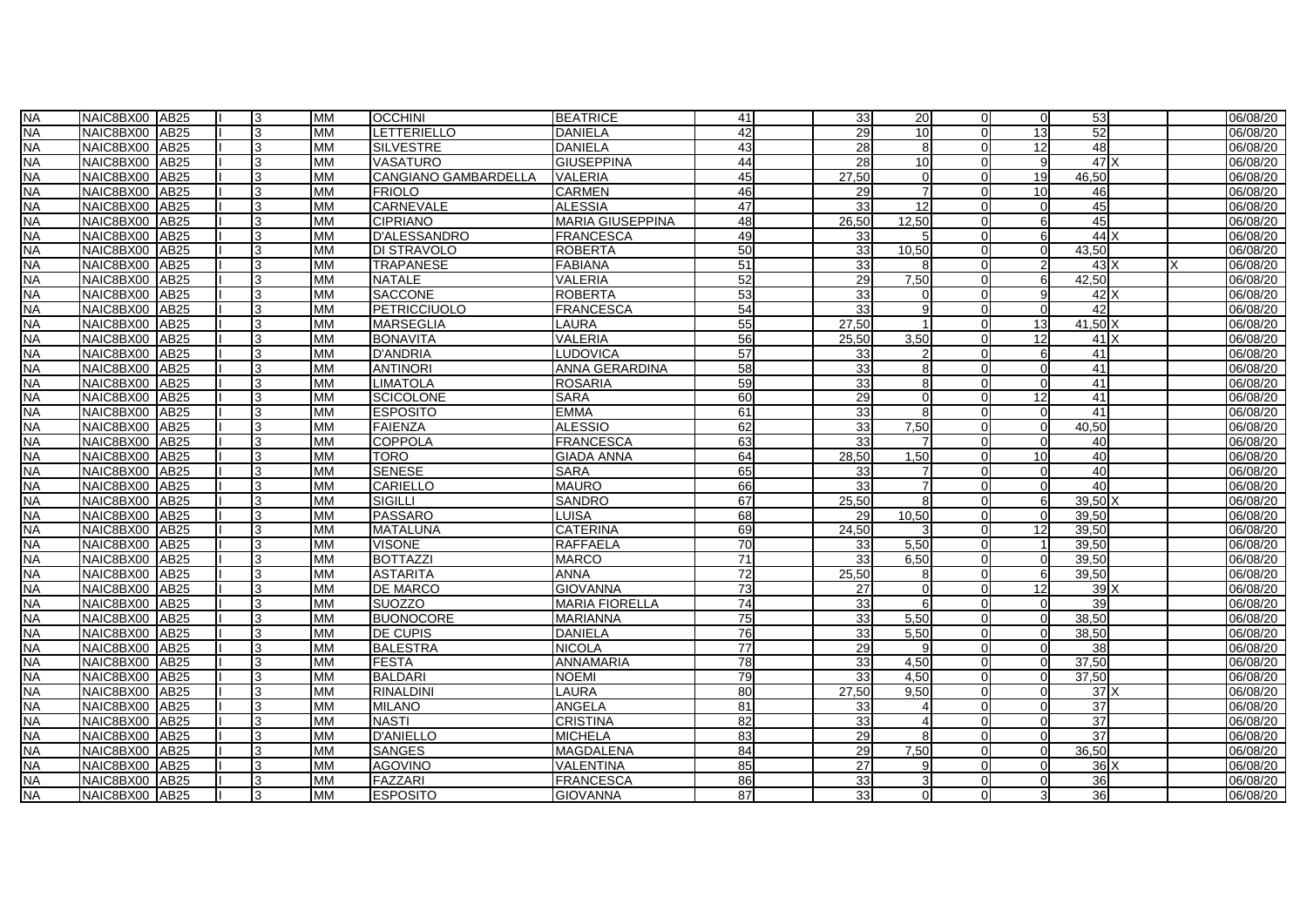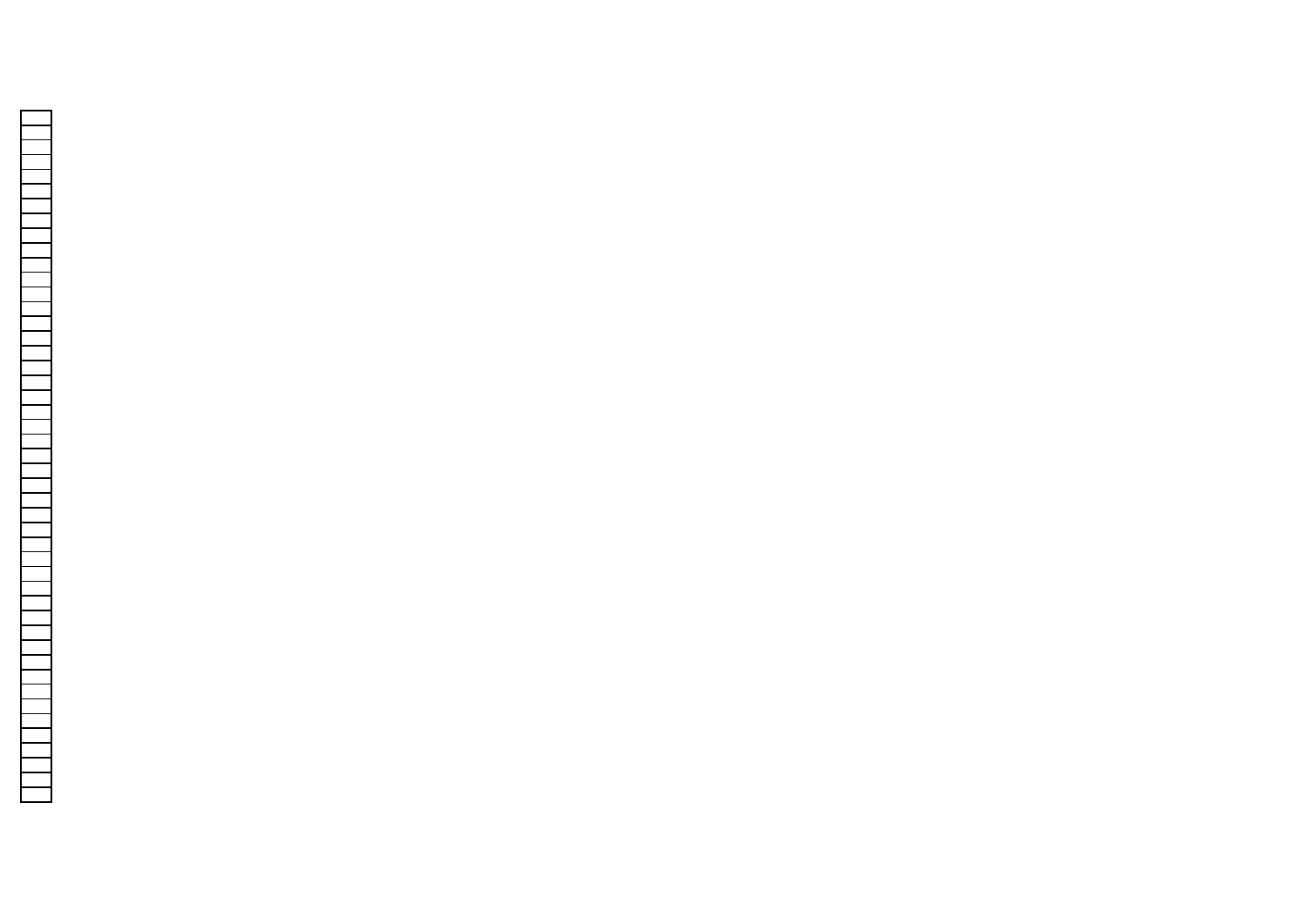| <b>NA</b> | NAIC8BX00 AB25 |             | ۱R           | <b>MM</b> | <b>PORRECA</b>               | <b>VERONICA</b>                           | 88               | 22    | 14       | $\Omega$      | 36               |   | 06/08/20 |
|-----------|----------------|-------------|--------------|-----------|------------------------------|-------------------------------------------|------------------|-------|----------|---------------|------------------|---|----------|
| <b>NA</b> | NAIC8BX00      | <b>AB25</b> |              | <b>MM</b> | TORNINCASA                   | <b>RAFFAELLA</b>                          | 89               | 33    |          |               | 36               |   | 06/08/20 |
| <b>NA</b> | NAIC8BX00      | AB25        |              | MM        | <b>ARAGONA</b>               | <b>ANNA</b>                               | 90               | 27    |          |               | 35               |   | 06/08/20 |
| <b>NA</b> | NAIC8BX00      | AB25        | ર            | <b>MM</b> | POLISCIANO                   | <b>GIUSEPPINA</b>                         | 91               | 33    | 1,50     | $\Omega$      | $34.50\times$    |   | 06/08/20 |
| <b>NA</b> | NAIC8BX00      | AB25        | R            | <b>MM</b> | <b>PUCA</b>                  | VALERIA                                   | 92               | 33    | 1,50     | $\Omega$      | 34,50 X          |   | 06/08/20 |
| <b>NA</b> | NAIC8BX00      | AB25        | R            | <b>MM</b> | <b>DE BIASE</b>              | <b>ANNA MARIA</b>                         | 93               | 33    | 1.50     | $\Omega$      | $34,50$ $\times$ |   | 06/08/20 |
| <b>NA</b> | NAIC8BX00      | AB25        |              | <b>MM</b> | <b>ALFIERI</b>               | <b>NATALIA</b>                            | 94               | 28    |          |               | 34               |   | 06/08/20 |
| <b>NA</b> | NAIC8BX00      | AB25        |              | <b>MM</b> | <b>ARZILLO</b>               | <b>ANNA</b>                               | 95               | 24,50 | 9.50     |               | 34               |   | 06/08/20 |
| <b>NA</b> | NAIC8BX00      | AB25        | ß.           | <b>MM</b> | <b>POLITO</b>                | <b>IMMA</b>                               | 96               | 33    | 0.50     | $\Omega$      | 33,50            |   | 06/08/20 |
| <b>NA</b> | NAIC8BX00      | AB25        | R            | <b>MM</b> | <b>SCHIANO LO MORIELLO</b>   | <b>MIRIAM</b>                             | 97               | 33    |          | $\Omega$      | $33 \times$      |   | 06/08/20 |
| <b>NA</b> | NAIC8BX00      | AB25        | ١R           | <b>MM</b> | <b>PERSICO</b>               | <b>IDANIELA</b>                           | 98               | 33    | $\Omega$ | $\Omega$      | 33X              |   | 06/08/20 |
| <b>NA</b> | NAIC8BX00      | AB25        | ર            | <b>MM</b> | <b>MAZZOLA</b>               | <b>FABIOLA</b>                            | 99               | 33    |          | $\Omega$      | 33               |   | 06/08/20 |
| <b>NA</b> | NAIC8BX00      | <b>AB25</b> |              | <b>MM</b> | <b>ESPOSITO</b>              | <b>ROBERTO</b>                            | 100              | 33    |          |               | $\overline{33}$  |   | 06/08/20 |
| <b>NA</b> | NAIC8BX00      | AB25        |              | <b>MM</b> | <b>FIORILLO</b>              | <b>ILARIA</b>                             | 101              | 33    |          |               | 33               |   | 06/08/20 |
| <b>NA</b> | NAIC8BX00      | AB25        | વ            | <b>MM</b> | PATALACCI                    | <b>MARICA</b>                             | 102              | 33    |          | $\Omega$      | 33               |   | 06/08/20 |
| <b>NA</b> | NAIC8BX00      | AB25        | R            | <b>MM</b> | <b>ZINNO</b>                 | <b>MARCO</b>                              | 103              | 33    |          | $\Omega$      | 33               |   | 06/08/20 |
| <b>NA</b> | NAIC8BX00      | AB25        |              | <b>MM</b> | <b>BONITO</b>                | <b>MARIANNA</b>                           | 104              | 33    |          |               | 33               |   | 06/08/20 |
| <b>NA</b> | NAIC8BX00      | AB25        |              | <b>MM</b> | LEO                          | <b>ANTONIO</b>                            | 105              | 33    |          |               | 33               |   | 06/08/20 |
| <b>NA</b> | NAIC8BX00      | AB25        |              | <b>MM</b> | <b>SARTI</b>                 | <b>LUCA</b>                               | 106              | 33    |          | $\Omega$      | 33               |   | 06/08/20 |
| <b>NA</b> | NAIC8BX00      | AB25        |              | <b>MM</b> | <b>NARDELLI</b>              | <b>ANTONIO</b>                            | 107              | 28    | 4.50     | $\Omega$      | 32,50            |   | 06/08/20 |
| <b>NA</b> | NAIC8BX00      | AB25        |              | <b>MM</b> | <b>SACCO</b>                 | <b>VALENTINA</b>                          | 108              | 26,50 |          | 6             | 32.50            |   | 06/08/20 |
| <b>NA</b> | NAIC8BX00      | AB25        | R            | <b>MM</b> | <b>D'ALTERIO</b>             | <b>DIANA</b>                              | 109              | 25,50 |          | $\Omega$      | 32.50            |   | 06/08/20 |
| <b>NA</b> | NAIC8BX00      | AB25        | ર            | <b>MM</b> | <b>METTA</b>                 | <b>CARMELA</b>                            | 110              | 25    | 7,50     | $\Omega$      | 32,50            |   | 06/08/20 |
| <b>NA</b> | NAIC8BX00      | AB25        |              | <b>MM</b> | <b>IOVINE</b>                | <b>MARIAROSARIA</b>                       | 111              | 25    | 7.50     | $\Omega$      | 32.50            |   | 06/08/20 |
|           |                |             |              |           |                              |                                           |                  |       |          |               |                  |   |          |
| <b>NA</b> | NAIC8BX00      | AB25        | ٩            | <b>MM</b> | <b>DIONORO</b>               | <b>MARIA CHIARA</b>                       | 112              | 26    | 61       | $\Omega$      | 32X              | x | 06/08/20 |
| <b>NA</b> | NAIC8BX00      | <b>AB25</b> | R            | <b>MM</b> | LUBRANO DI SCORPANIELLO ROSA |                                           | $\overline{113}$ | 25.50 | 6        | $\Omega$      | $31.50 \times$   |   | 06/08/20 |
| <b>NA</b> | NAIC8BX00      | AB25        |              | <b>MM</b> | <b>DI MAIO</b>               | VALENTINA                                 | 114              | 22,50 |          | $\Omega$      | 31.50            |   | 06/08/20 |
| <b>NA</b> | NAIC8BX00      | AB25        |              | <b>MM</b> | <b>OLIVA</b>                 | <b>ROBERTO</b>                            | 115              | 28    | 3,50     | $\Omega$      | 31,50            |   | 06/08/20 |
| <b>NA</b> | NAIC8BX00      | AB25        |              | <b>MM</b> | <b>CUSANI</b>                | <b>DIANA</b>                              | 116              | 28    |          |               | 30               |   | 06/08/20 |
| <b>NA</b> | NAIC8BX00      | AB25        | R            | <b>MM</b> | <b>GRASSI</b>                | <b>MARIANNA</b>                           | 117              | 26    |          | $\Omega$      | 30               |   | 06/08/20 |
| <b>NA</b> | NAIC8BX00      | AB25        |              | <b>MM</b> | <b>MONFRECOLA</b>            | <b>DANIELA</b>                            | $\overline{118}$ | 27    |          |               | 30               |   | 06/08/20 |
| <b>NA</b> | NAIC8BX00      | AB25        |              | <b>MM</b> | <b>MEDAGLIA</b>              | <b>ANTONIA</b>                            | 119              | 29    | 0,50     | $\Omega$      | 29,50            |   | 06/08/20 |
| <b>NA</b> | NAIC8BX00      | AB25        | R            | <b>MM</b> | <b>INIZIATO</b>              | <b>VALENTINA</b>                          | $\overline{120}$ | 22    | 5,50     | $\mathcal{P}$ | 29.50            |   | 06/08/20 |
| <b>NA</b> | NAIC8BX00      | AB25        |              | <b>MM</b> | <b>SCAPOLATIELLO</b>         | <b>MARIA</b>                              | 121              | 28    |          |               | $29$ $\times$    |   | 06/08/20 |
| <b>NA</b> | NAIC8BX00      | AB25        |              | <b>MM</b> | <b>ESPOSITO</b>              | <b>GIUSEPPINA</b>                         | 122              | 29    |          |               | 29               |   | 06/08/20 |
| <b>NA</b> | NAIC8BX00      | AB25        |              | <b>MM</b> | <b>MARIGLIANO</b>            | <b>FORTUNA</b>                            | $\overline{123}$ | 27    |          |               | 29               |   | 06/08/20 |
| <b>NA</b> | NAIC8BX00      | AB25        | વ            | <b>MM</b> | <b>VIRGILIO</b>              |                                           | 124              | 28,50 | 0.50     | ΩI            | 29               |   | 06/08/20 |
| <b>NA</b> | NAIC8BX00      | AB25        |              | <b>MM</b> | <b>PIZZO</b>                 | <b>MARIA FRANCESCA</b><br><b>VINCENZO</b> | 125              | 29    |          |               |                  |   | 06/08/20 |
| <b>NA</b> | NAIC8BX00      | AB25        | $\mathbf{z}$ | <b>MM</b> | <b>TURATO</b>                | <b>FRANCESCA</b>                          | 126              | 28    |          | $\Omega$      | 29<br>29         |   | 06/08/20 |
| <b>NA</b> | NAIC8BX00      | AB25        |              | <b>MM</b> | <b>GIAMBATTISTA</b>          | <b>BARBARA</b>                            | 127              | 29    |          |               | 29               |   | 06/08/20 |
| <b>NA</b> | NAIC8BX00      | AB25        |              | <b>MM</b> | <b>LAUDIERO</b>              | <b>FRANCESCA ROMANA</b>                   | 128              | 28    |          |               | $28$ $X$         |   | 06/08/20 |
| <b>NA</b> | NAIC8BX00      | AB25        |              | <b>MM</b> | LAURENTI                     | <b>ANTONIO</b>                            | 129              | 28    |          | $\Omega$      | 28               |   | 06/08/20 |
| <b>NA</b> | NAIC8BX00      | AB25        |              | <b>MM</b> | <b>BORRIELLO</b>             | <b>FILDIA CAROLA</b>                      | 130              | 22    |          | $\Omega$      | 28               |   | 06/08/20 |
| <b>NA</b> | NAIC8BX00      | AB25        |              | <b>MM</b> | <b>EVANGELISTA</b>           | <b>MARTINA</b>                            | 131              | 27,50 |          | $\Omega$      | $27,50$ X        |   | 06/08/20 |
| <b>NA</b> | NAIC8BX00      | AB25        |              | <b>MM</b> | <b>GAMBUTI</b>               | <b>MARIA RACHELE</b>                      | 132              | 27,50 |          | $\Omega$      | $27,50$ $\times$ |   | 06/08/20 |
| <b>NA</b> | NAIC8BX00      | AB25        |              | <b>MM</b> | <b>DI BELLO</b>              | <b>ANTONELLA</b>                          | 133              | 27    |          |               | 27               |   | 06/08/20 |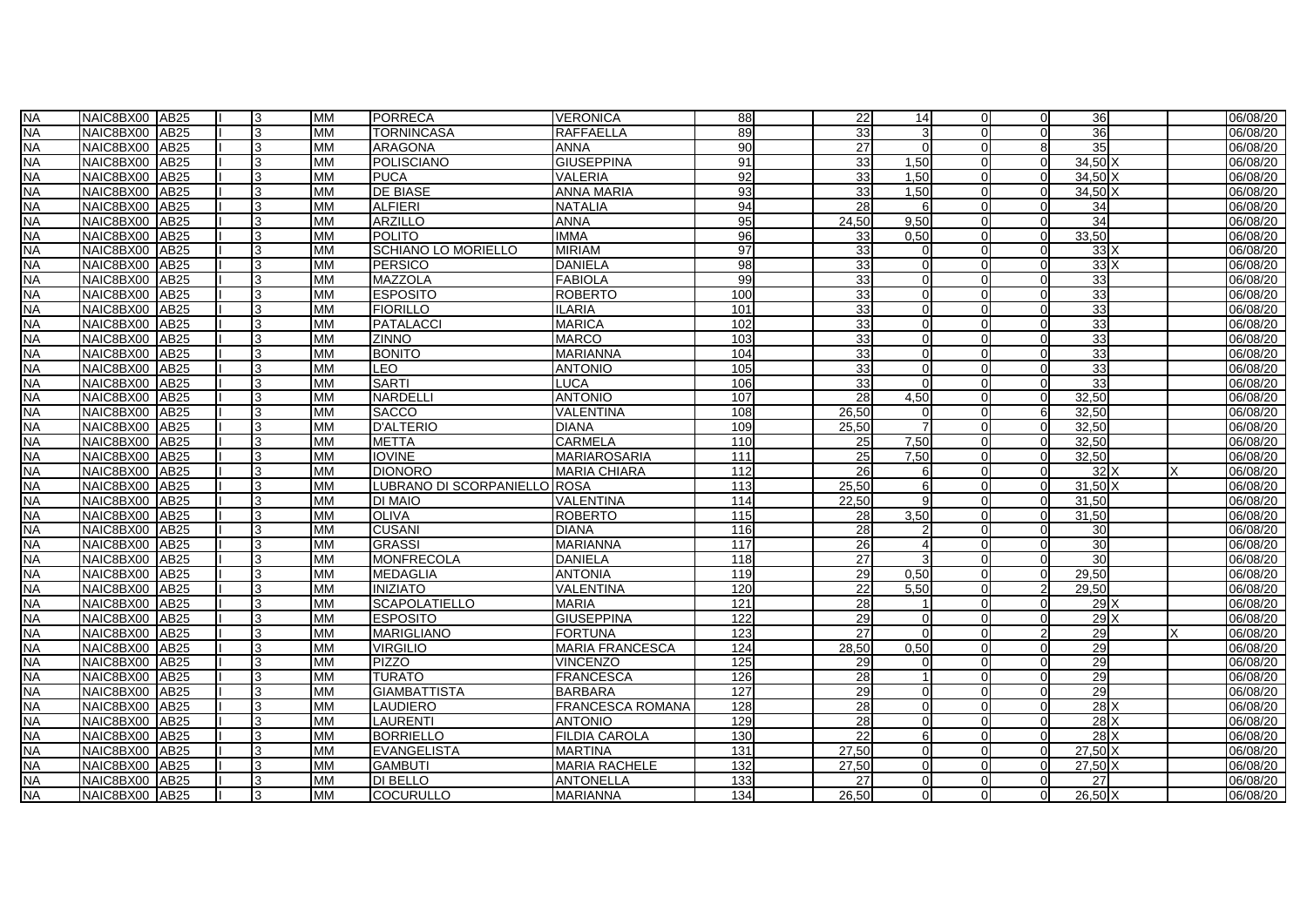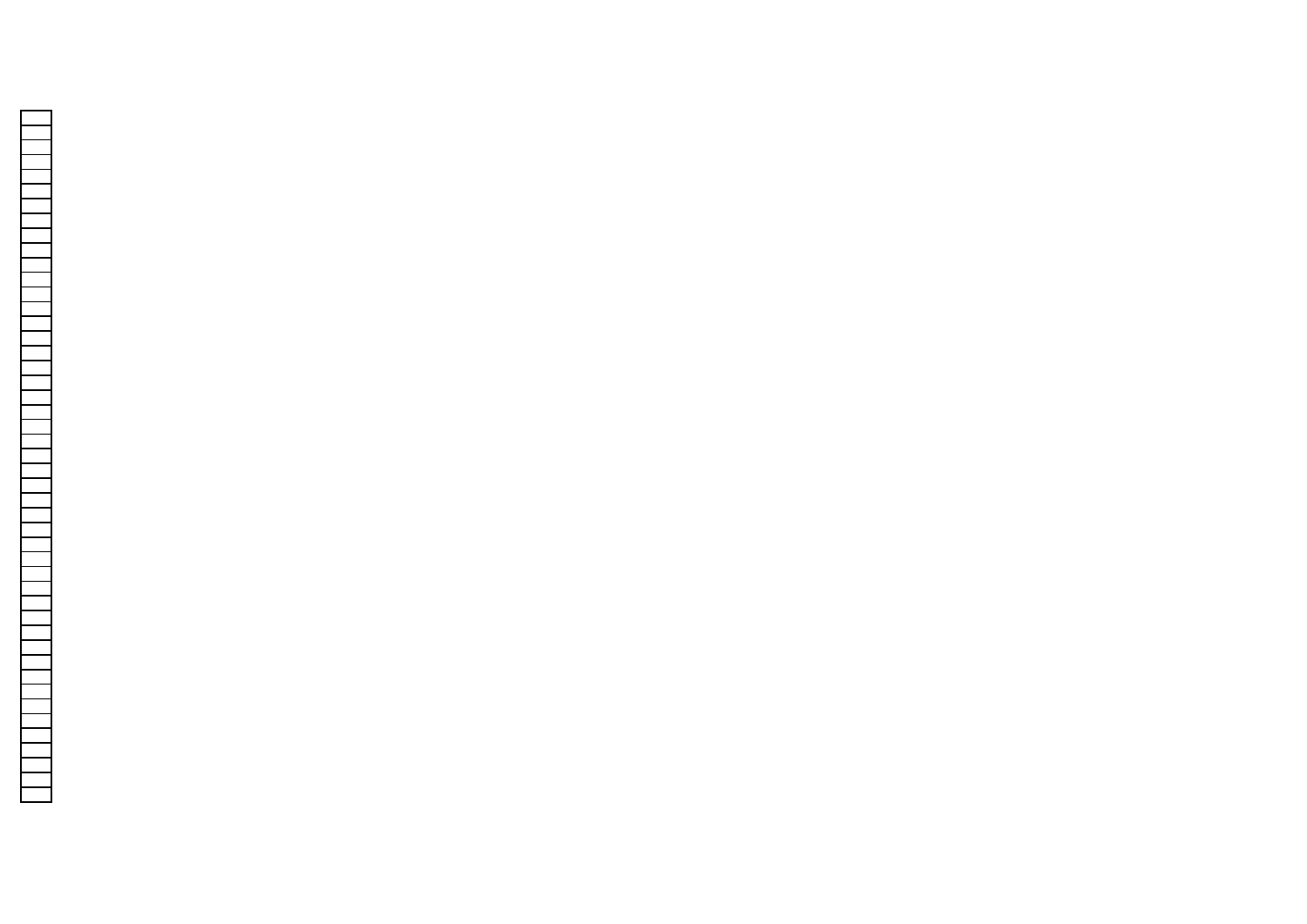| <b>INA</b> | NAIC8BX00 AB25 |  | <b>MM</b> | <b>BISANTI</b>     | <b>TIZIANA</b>      | 135 | 26,50     |                   |  | $26,50$ X       |        | 06/08/20 |
|------------|----------------|--|-----------|--------------------|---------------------|-----|-----------|-------------------|--|-----------------|--------|----------|
| <b>NA</b>  | NAIC8BX00 AB25 |  | МM        | <b>BRUNELLI</b>    | <b>FARA</b>         | 136 | 26        | 0,50              |  | 26,50           |        | 06/08/20 |
| <b>NA</b>  | NAIC8BX00 AB25 |  | MМ        | <b>TROIANO</b>     | <b>ILARIA</b>       | 137 | 26,50     |                   |  | 26,50           |        | 06/08/20 |
| <b>NA</b>  | NAIC8BX00 AB25 |  | <b>MM</b> | <b>AMORUSO</b>     | <b>FLAVIA</b>       | 138 | 20        |                   |  | 26              |        | 06/08/20 |
| <b>NA</b>  | NAIC8BX00 AB25 |  | МM        | <b>MORANO</b>      | <b>ANNANTONIA</b>   | 139 | 21        |                   |  | 25              |        | 06/08/20 |
| <b>NA</b>  | NAIC8BX00 AB25 |  | MM        | <b>TALIERCIO</b>   | <b>ANGELA MARIA</b> | 140 | 24,50     |                   |  | 24,50 X         |        | 06/08/20 |
| <b>INA</b> | NAIC8BX00 AB25 |  | <b>MM</b> | <b>SOFI</b>        | <b>FRANCESCA</b>    | 141 | 24        |                   |  | 24X             |        | 06/08/20 |
| <b>NA</b>  | NAIC8BX00 AB25 |  | МM        | <b>FAUSTO</b>      | <b>FLAVIA</b>       | 142 | 24        |                   |  | 24              |        | 06/08/20 |
| <b>INA</b> | NAIC8BX00 AB25 |  | <b>MM</b> | <b>CHESSA</b>      | <b>ALESSANDRA</b>   | 143 | 24        |                   |  | 24              |        | 06/08/20 |
| <b>NA</b>  | NAIC8BX00 AB25 |  | МM        | ISTIMOLO           | LOREDANA            | 144 | 24        |                   |  | 24              |        | 06/08/20 |
| <b>NA</b>  | NAIC8BX00 AB25 |  | <b>MM</b> | ABBRUZZESE         | <b>ELENA</b>        | 145 | 12        |                   |  | 23              |        | 06/08/20 |
| <b>NA</b>  | NAIC8BX00 AB25 |  | MM        | <b>VIOLA</b>       | ADDOLORATA          | 146 | 22,50     | 0,50              |  | 23 <sub>l</sub> |        | 06/08/20 |
| <b>INA</b> | NAIC8BX00 AB25 |  | MM        | <b>BOSSO</b>       | <b>ELIANA</b>       | 147 | 21        | 1.50 <sub>l</sub> |  | 22,50 X         | $\sim$ | 06/08/20 |
| <b>INA</b> | NAIC8BX00 AB25 |  | MМ        | <b>BOVE</b>        | <b>ROBERTA</b>      | 148 | <b>20</b> |                   |  | 21              |        | 06/08/20 |
| <b>INA</b> | NAIC8BX00 AB25 |  | MM        | <b>UCCELLO</b>     | <b>RITA</b>         | 149 | 19        | 0.50              |  | 19,50           |        | 06/08/20 |
| <b>NA</b>  | NAIC8BX00 AB25 |  | <b>MM</b> | <b>ZACCARIELLO</b> | LUIGI               | 150 | 14        |                   |  | 14              |        | 06/08/20 |